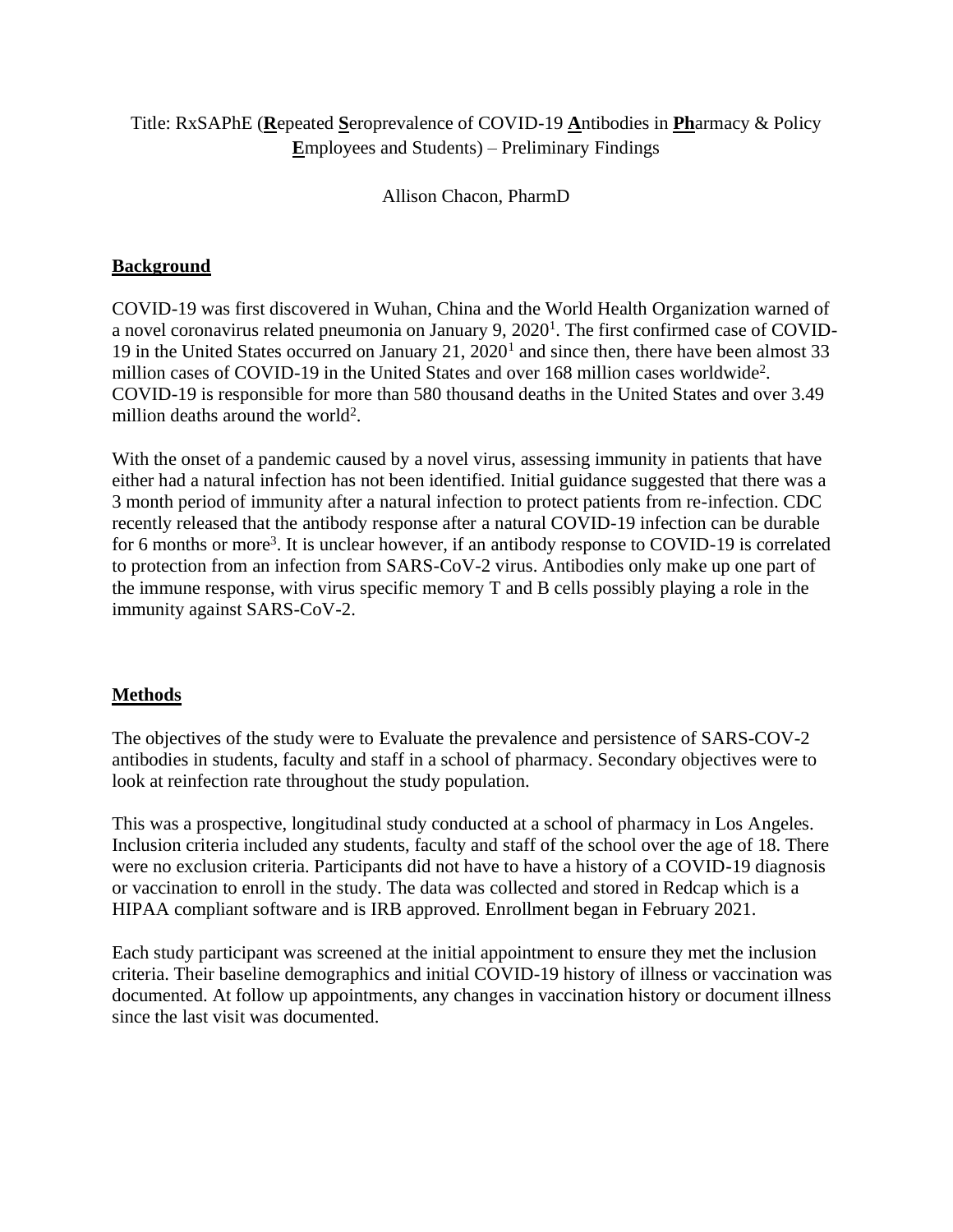

Figure 1: Workflow of each appointment.

After the baseline demographics or follow up questionnaire was asked, each participant then received a rapid COVID-19 IgG/IgM test (see Figure 2). Results were completed in 15 minutes and the test would signify either a positive or a negative for both IgG and IgM antibodies against COVID-19. The test was only qualitative, not quantitative, so the antibody levels could not be identified with this test.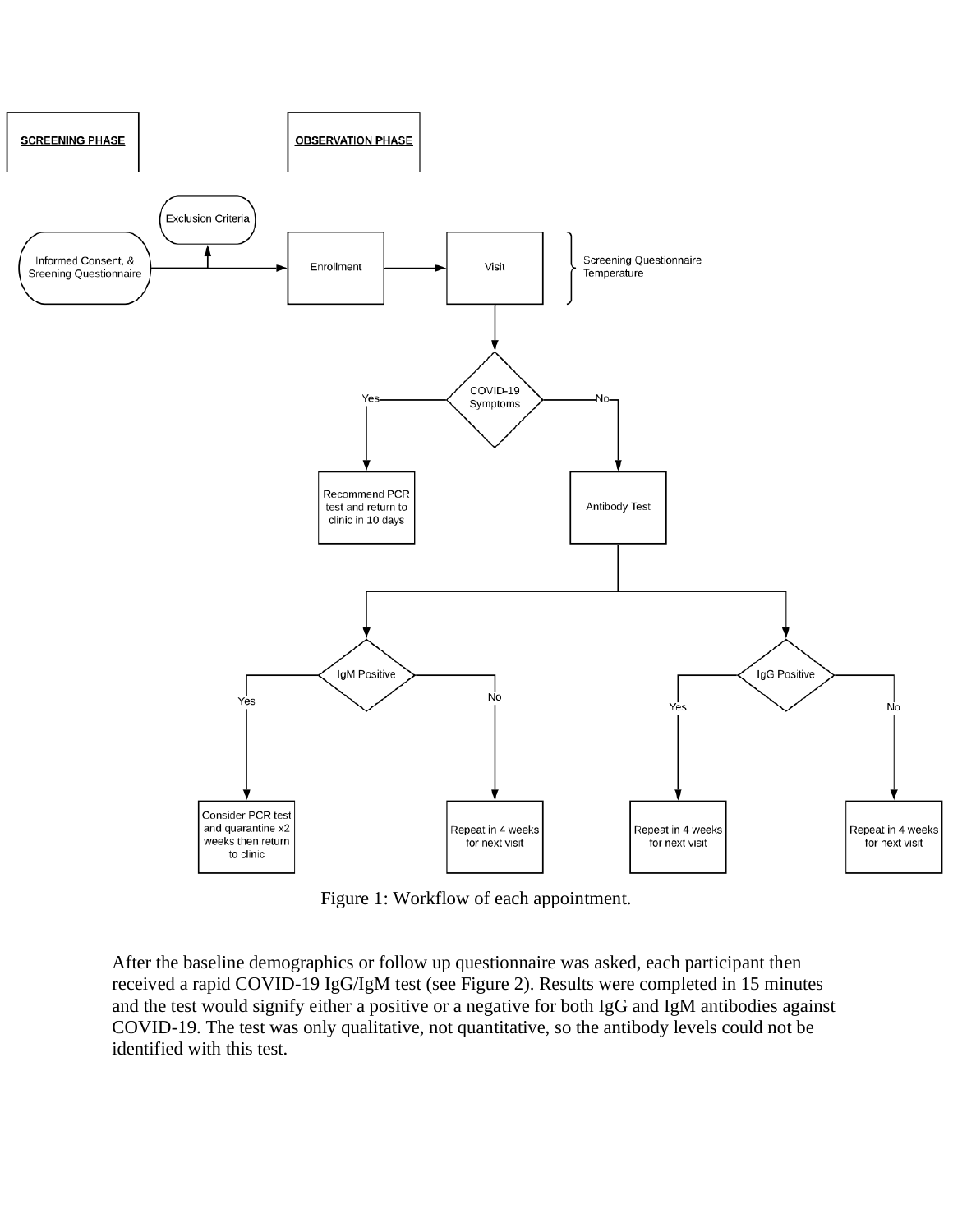

Figure 2: Example of rapid COVID-19 antibody test used

Follow up with each participant occurred once monthly. The duration of the study is expected to be once monthly for 12 months.

#### **Results**

From February 2021 to April 2021, a total of 120 participants were enrolled in the study for the initial three month period. Each participant was able to completed the baseline characteristics (Table 1). A majority of the participants were already vaccinated with BNT162b2 or mRNA-1273 (84.2%) and only 14.2% had a diagnosed history of COVID-19.

| <b>Baseline Characteristics</b> | Total $(n=120)$ |  |  |  |
|---------------------------------|-----------------|--|--|--|
| Race                            |                 |  |  |  |
| White                           | 45 (37.5%)      |  |  |  |
| Asian                           | 40 (33.3%)      |  |  |  |
| <b>Black/African American</b>   | $5(4.2\%)$      |  |  |  |
| Native American                 | 2(1.7%)         |  |  |  |
| Multiracial                     | $4(3.3\%)$      |  |  |  |
| Other                           | 24 (20%)        |  |  |  |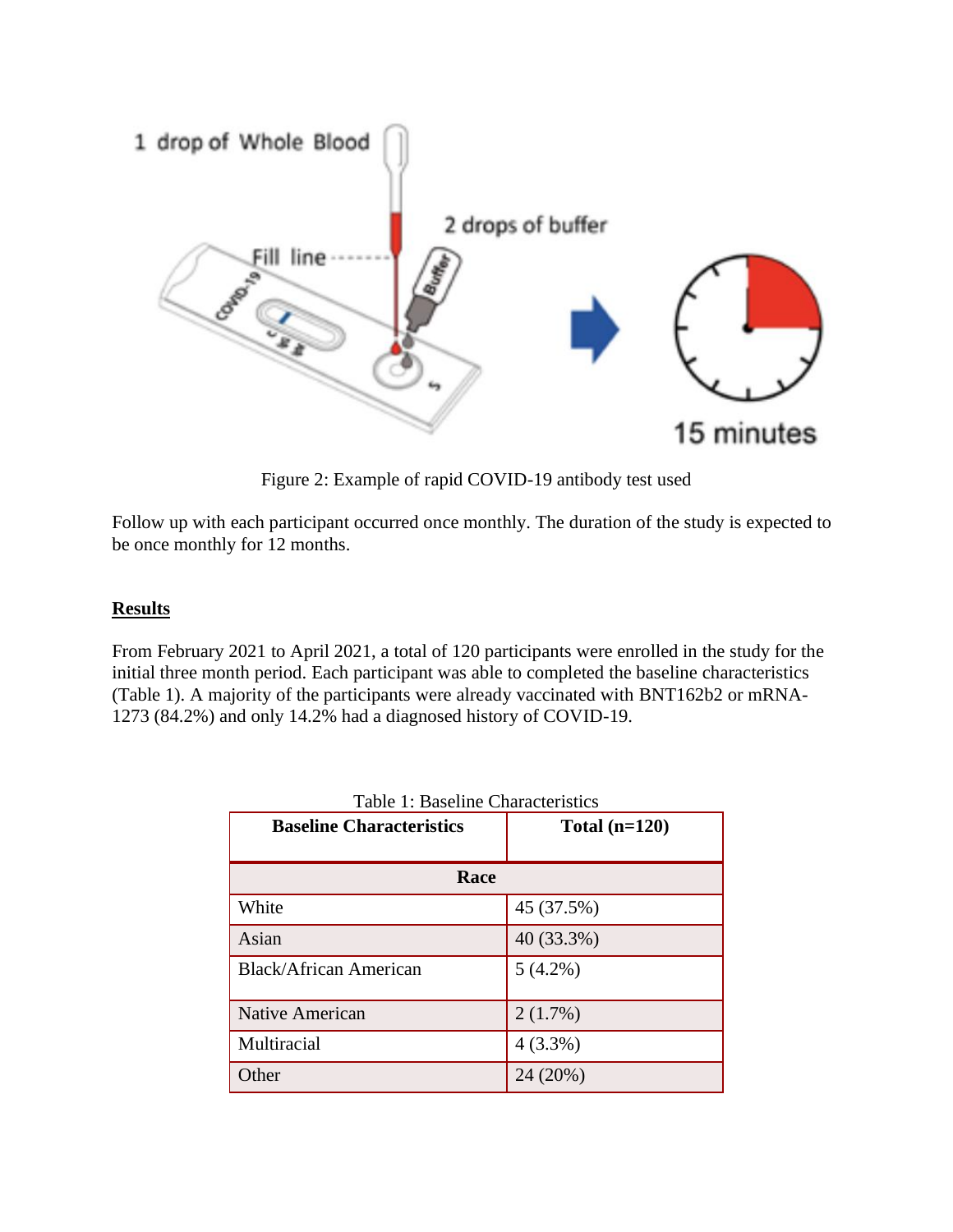| <b>Ethnicity</b>                      |            |  |  |  |
|---------------------------------------|------------|--|--|--|
| Hispanic                              | 28 (23.3%) |  |  |  |
| <b>School of Pharmacy Affiliation</b> |            |  |  |  |
| Faculty                               | 15 (12.5%) |  |  |  |
| <b>Staff</b>                          | 54 (45%)   |  |  |  |
| <b>PharmD</b> Student                 | 40 (33.3%) |  |  |  |
| <b>PhD</b> Student                    | 6(5%)      |  |  |  |
| Other                                 | $5(4.2\%)$ |  |  |  |

| Table 2: Baseline COVID-19 history |  |  |      |  |                                           |  |
|------------------------------------|--|--|------|--|-------------------------------------------|--|
| 10 <b>1110 101</b>                 |  |  | ---- |  | $\rightarrow$ $\rightarrow$ $\rightarrow$ |  |

| <b>COVID-19 Vaccination History (n=120)</b> |              |  |  |
|---------------------------------------------|--------------|--|--|
| <b>BNT162b2</b>                             | 85 (70.8%)   |  |  |
| mRNA-1273                                   | $16(13.3\%)$ |  |  |
| Neither                                     | 19 (15.8%)   |  |  |
| <b>History of COVID-19 Diagnosis</b>        |              |  |  |
| Yes                                         | $17(14.2\%)$ |  |  |
| N <sub>0</sub>                              | 103 (85.8%)  |  |  |

For the first month appointment, the participants were separated into groups based off their vaccination history or natural infection. All participants that had a history of COVID-19, regardless of vaccination history, tested positive for IgG besides one participant. All participants that only had a history of COVID-19 vaccination all had IgG antibodies if they were 2 weeks post vaccination. There were 8 participants who were still less than 2 weeks from their vaccine and did not have any antibodies detected (Figure 4).

IgM antibodies were less predictable than IgG antibodies. A total of 22 participants tested positive for IgM. 15 of those only had a history of vaccination, and 7 had a documented history of COVID-19.

All participants who did not have a history of COVID-19 infection or vaccination tested negative for both IgG and IgM antibodies.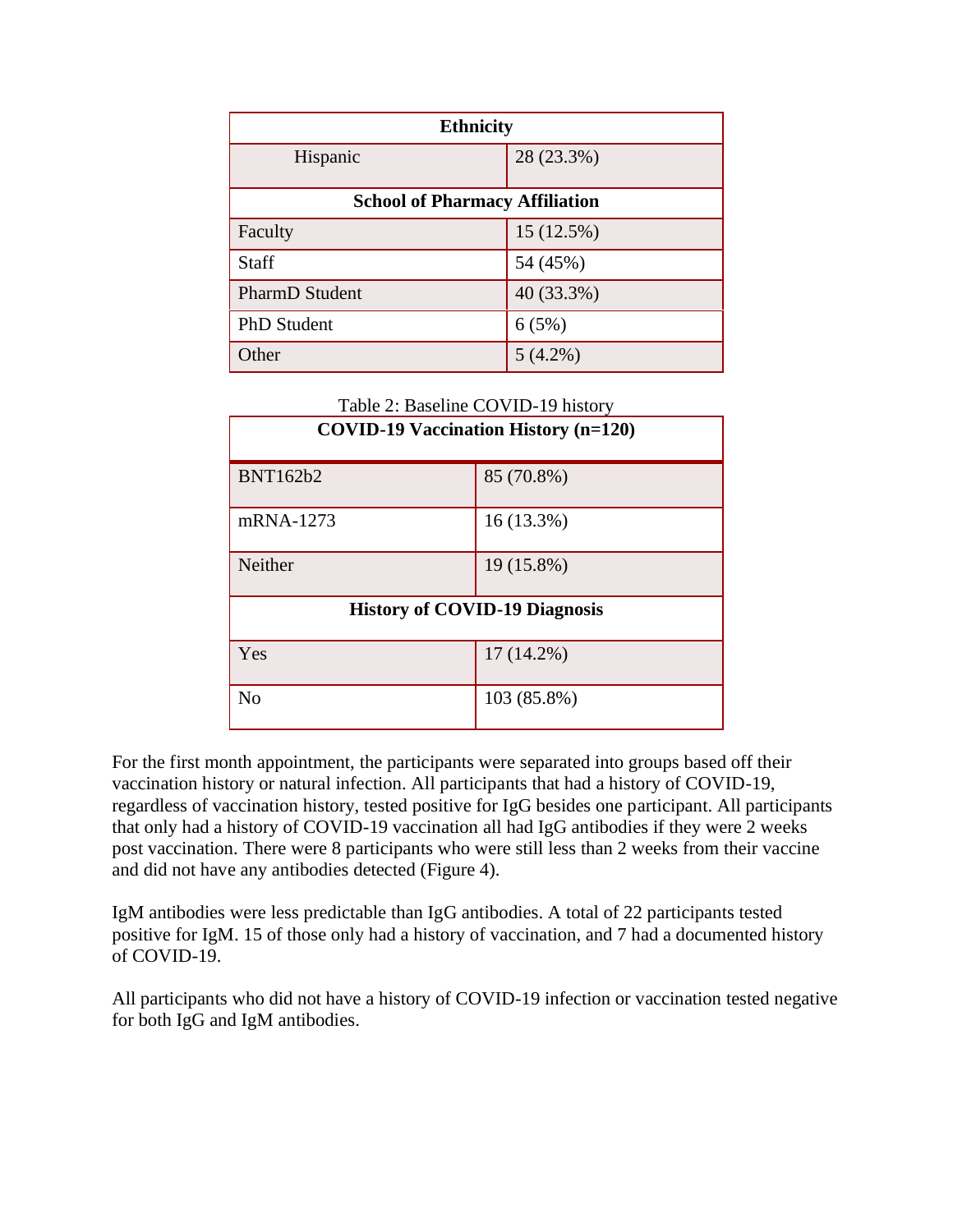

Figure 3: Month 1 IgG and IgM antibody test results

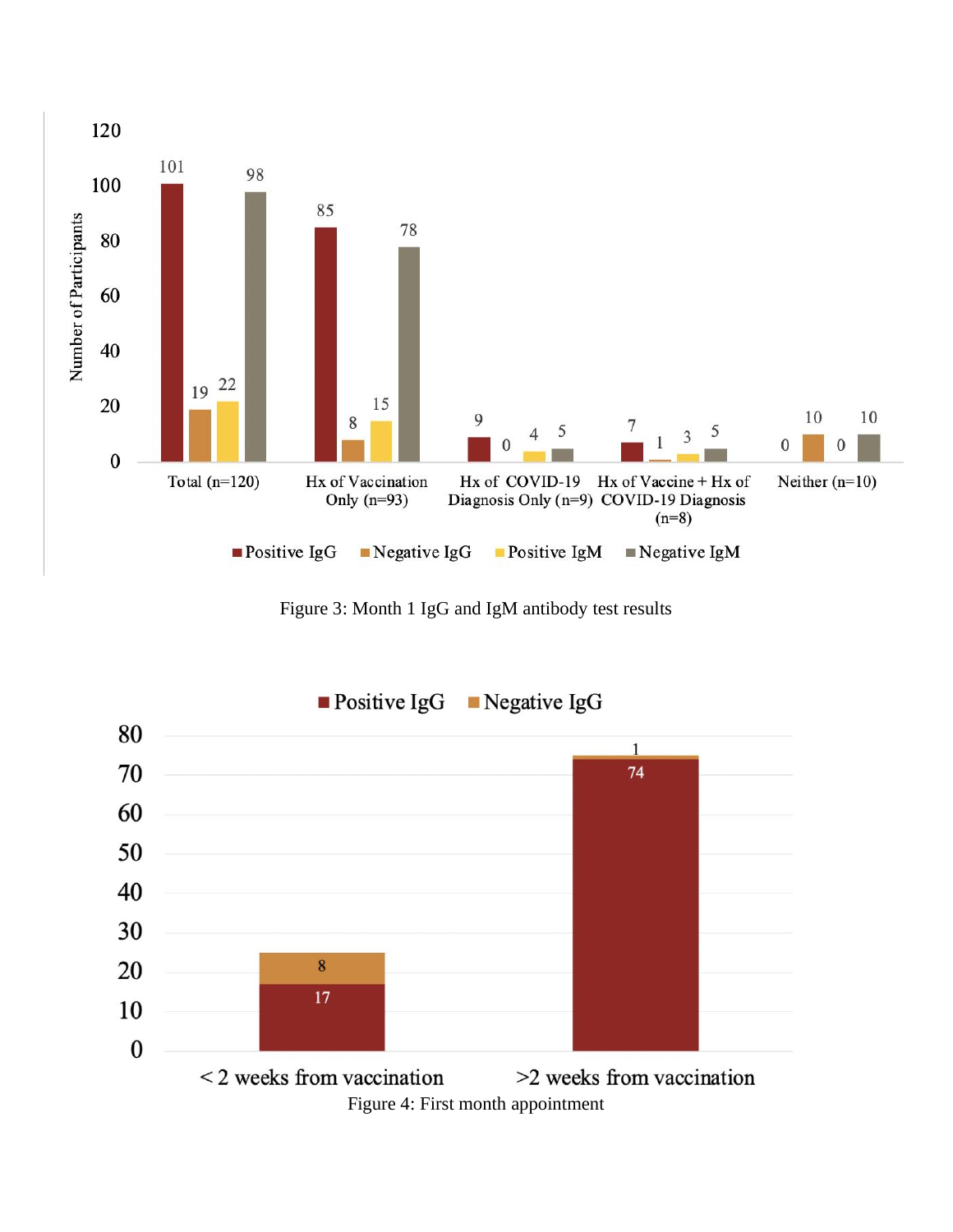### **Month 2**

Of the 120 participants the completed the first month appointments, 97 enrollees completed their second month appointment. Of those participants who tested positive for COVID-19 antibodies with history of vaccination and/or documented diagnosis of COVID-19 history, all continued to test positive for IgG antibodies. 6 participants who had a history of vaccination only continued to have both IgG and IgM antibodies with an average of 30 days post vaccination.

## **Month 3**

Of the 120 participants enrolled in the study, 77 were able to complete their third month appointment. Of those participants who tested positive for COVID-19 antibodies with history of vaccination and/or documented diagnosis of COVID-19 history, all continued to test positive for IgG antibodies. Only 2 of the participants continued to have both IgG and IgM with only a history of COVID-19 vaccination (30 and 98 post second dose). As of the third month appointment, there have not been any participants that have been infected with COVID-19 since the start of the study.

#### **Discussion**

While we cannot say that the presence of IgG and IgM antibodies leads to protection for COVID-19, it is an interesting and easily testable lab value to follow how long those antibodies can be detected for and if that is associated with any cases of reinfection. With a majority of the participants already vaccinated due to being frontline health care workers, we weren't able to have a large sample of non-vaccinated and without

Current recommendations from the CDC state that a person counts as fully vaccinated if they are 2 weeks past their second dose. The data shown in Figure 4 supports that recommendation with several people still 2 weeks post vaccination having no antibodies formed. There was one participant who was exactly 2 weeks from vaccination that still was negative for antibodies, which turned positive at the next appointment. Although there was a slight delay in the one person's seroconversion, a very high majority had already completed seroconversion by that 2 week mark.

Regardless of which vaccine a participant received, BNT162b2 or mRNA-1273, all participants continued to test positive for IgG antibodies. Pfizer and BioNTech have released data that their vaccine protects recipients for 6 months post vaccination. Several of the recipients were 4 months post second dose and continuing to test for positive for antibodies. This will be interested to continue to follow to see if there are any recipients that fall below detectable levels in the next couple months of the study.

IgM antibodies were detected less frequently in both participants with a history of vaccination and a history of a natural infection. IgM antibodies are expected to be detected if a person has a natural infection, as it is the immediate and short term antibodies. These antibodies eventually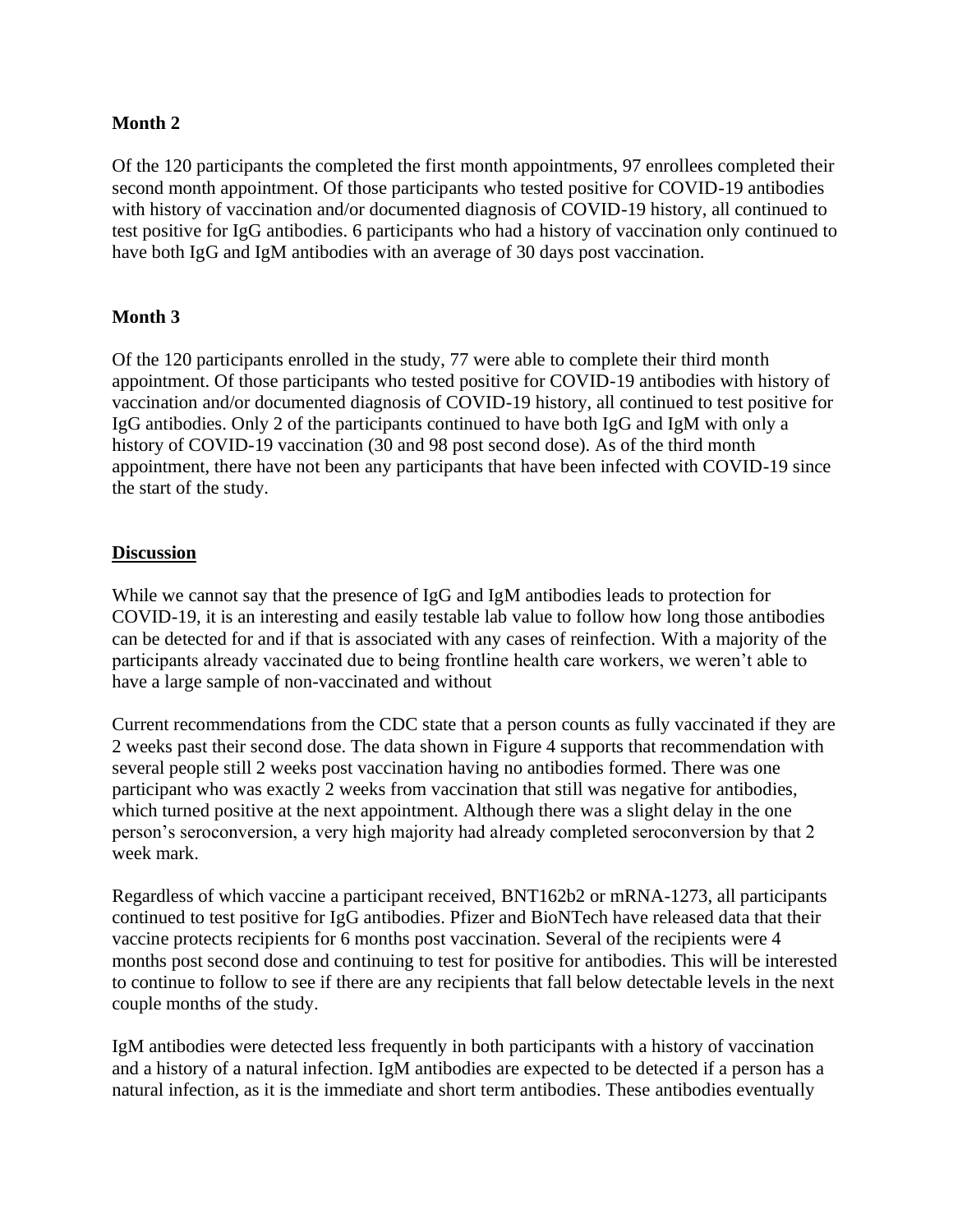convert into IgG which is the longer lasting antibody. A participant was 6 months post diagnosis of COVID-19 and still continuing to test positive for both IgG and IgM. Typically, with vaccines, only IgG antibodies are formed. There were some participants who had tested positive for IgM post vaccination, with a majority of them converting to negative within the next two appointments. There are still two participants who have tested positive for IgM, with one of them being almost 100 days post second dose which is significantly longer than IgM typical lasts for.

Throughout the duration of the study, several limitations were experienced. Due to the pandemic, access to campus was limited with most faculty, staff and students working from home. A study size of 500-1000 was initially planned, there just weren't that many people working and studying on campus to have that sample size. Due to this, it was also difficult to have participants follow up at each month's appointment, as seen with the decrease in numbers at the second and third month times. Another limitation is that the test that we are using is only qualitative and not quantitative.

Future directions will lead to another period of enrollment when everyone comes back to campus to further increase the sample size and lead to better results. The study will continue on for 12 months to help assess persistence of antibodies formed.